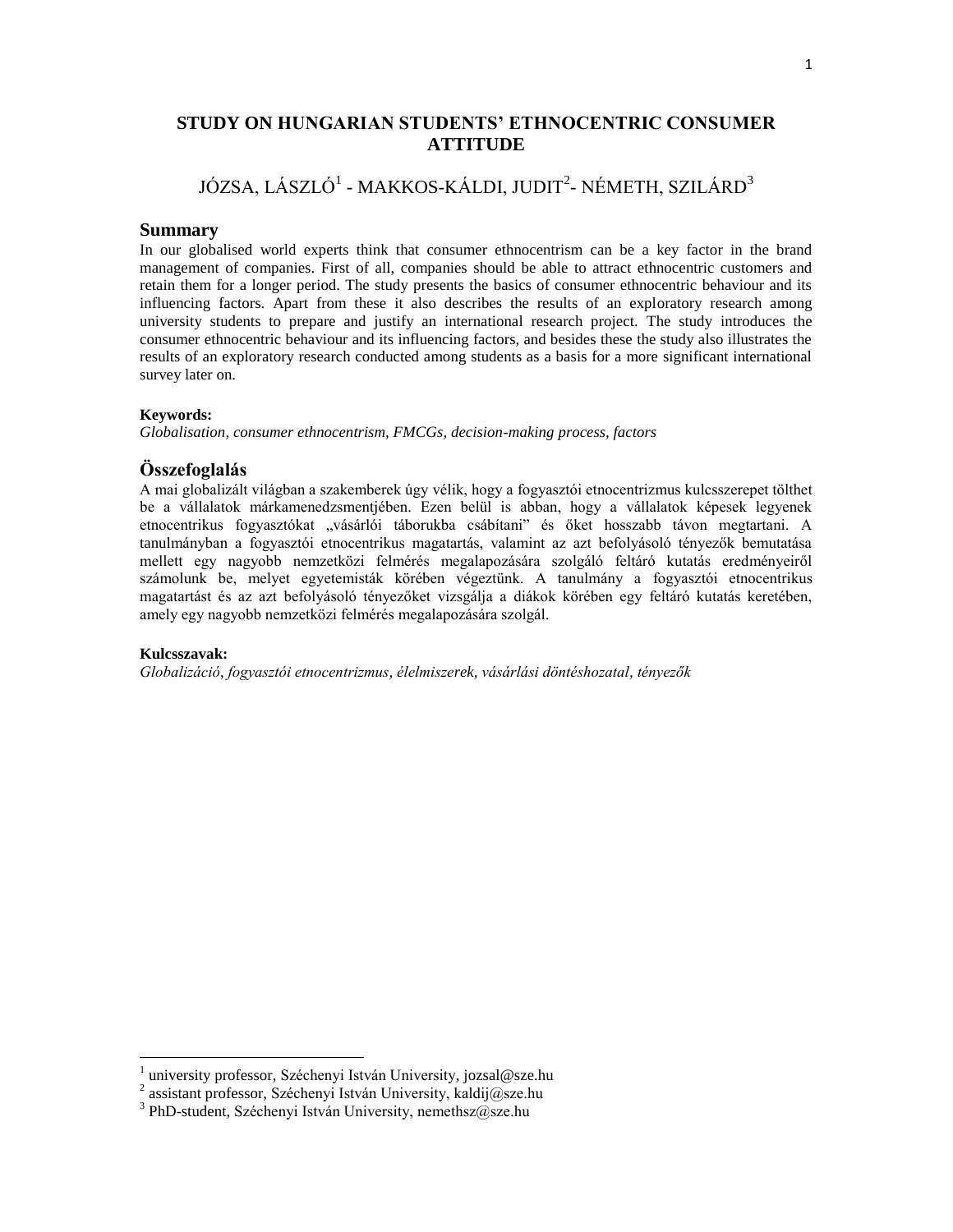#### **INTRODUCTION**

In our globalised world experts think that consumer ethnocentrism can be a key factor in the brand management of companies. First of all, companies should be able to attract ethnocentric customers and retain them for a longer period. The study presents the basics of consumer ethnocentric behaviour and its influencing factors. Apart from these it also describes the results of an exploratory research among university students to prepare and justify an international research project. In recent years it is recognised that there is a greater necessity to gauge consumers' attitudes toward domestic and foreign products (Netemeyer et al., 1991 in Watson & Wright, 2000). International trade activities are becoming a central part of the world economy, and there are a lot of countries in the world, where most product categories have a domestically manufactured alternative (Watson & Wright, 2000).

#### **THEORETICAL FRAMEWORK**

Secondary literature examined the concentration as one of the key questions concerning future trends in the grocery retail market.

The political and economic transition in Hungary at the beginning of the 1990s and the privatisation process had affected significantly the Hungarian food sector, especially the retail. Several multinational supermarket chain stores and discount stores started in the country, by reconstructing a former old supermarket or with green field investments. Not only international but also some Hungarian-owned supermarket chains were also established. Although some of these Hungarian chain stores and the before mentioned multinational supermarkets had a quick growth, in general most of the Hungarian trading small- and medium-sized enterprises were had difficulties to run the business.

Market consolidation is a major trend. In advanced countries, it has almost everywhere served to strengthen mass retail chains, and accentuated the conflicts between large and small businesses which differ in store sizes. Micro enterprises and corner shops are in a particularly difficult situation.

The general conception of consumer ethnocentrism was first introduced by Shimp and Sharma (1984, 1987). The consumer ethnocentric attitude depends on individuals' conviction: since people are afraid that if they buy foreign products, they will cause the economic catastrophe of their beloved country (Sharma, Shimp & Shin, 1995; Balabanis et al.; 2001). The CETSCALE (Consumer Ethnocentric Tendencies Scale) developed by them and validated by others in many countries is suitable for getting information about the consumers' ethnocentric consumer behaviours, which is also important for the companies in the  $21<sup>st</sup>$  century. The country-origin-effect is closely related to the topic and includes the consumer's general perceptions about the quality of products produced in a given country (Han, 1990). In connection with consumer ethnocentrism and the closely related country-origin effect numerous domestic (Makkos-Káldi, Józsa & Németh, 2011; Németh, 2010; Lehota, 2001; Malota, 2003, 2004, 2005; Papp-Váry, 2004; Törőcsik, 2006, 2007; Nótári, 2008; Popovics, 2009; Konczosné, 2009; Szakály, Pallóné & Nábrádi, 2010) and foreign (Nagashima, 1970; Shimp & Sharma, 1984; Balabanis et. al, 2001) literature have been published that reflect the customers' consumer attitude toward products produced by their own country and above all have wanted to prove the results of international researches. Country-origin-effect can play an important role when making consumer decisions. The ethnocentric individual rejects and slanders outside groups that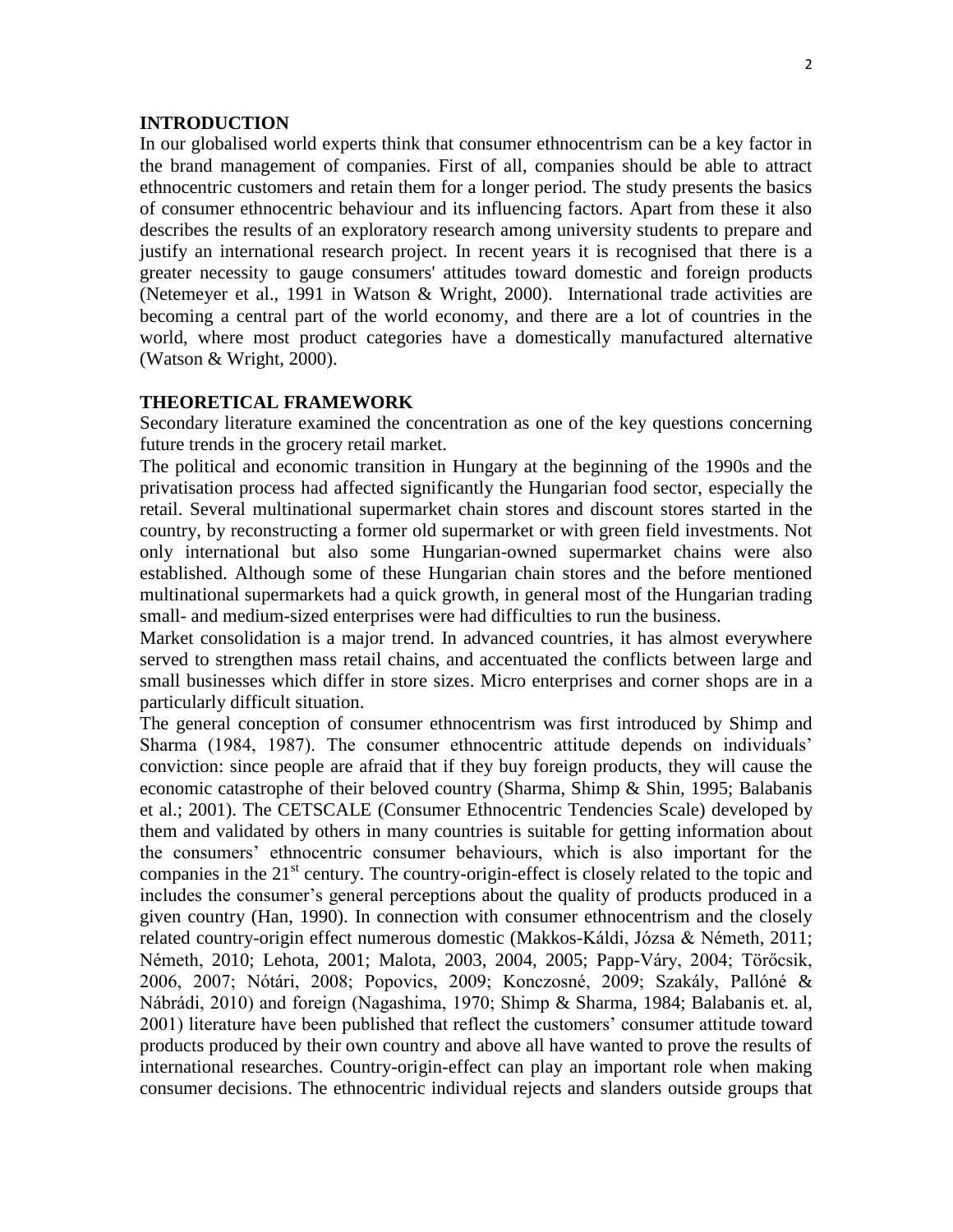do not prefer buying domestic products (Malota, based on Levinson, 2003). Other researches (Doob, 1964; Papadopoulos & Heslop, 1993; Elliott & Cameron, 1994; Druckman, 1994; Samiee, 1994; Guibernau, 1996; Chao, 1998; Agrawal & Kamakura, 1999; Chryssochoidis, Krystallis & Perreas, 2007; Drozdenko & Jensen, 2009; Schiffman & Kanuk, 2009; Kovács, 2010) have also contributed the Hungarian and the international discussion on consumer ethnocentrism. Makkos-Káldi, Huszka and Huszka (2012) summarized a study on consumer behaviour of young adults concerning FMCGs.

Previous studies (Wang & Chen, 2004; Watson & Wright, 2000; Shimp & Sharma, 1987; Balabanis, et al. 2001) conducted in developed countries have demonstrated that ethnocentric consumers are more willing to buy domestic products. This study investigates the moderating roles of quality judgment of domestic products and conspicuous consumption in the relationship between consumer ethnocentrism and willingness to buy domestic products (WBD). The results of the research made by Wang and Chen (2004) support the hypothesis that the impact of ethnocentrism on consumer WBD tends to be weaker when consumers judge them as being of lower quality, or when consumers hold higher CC values. In past studies Watson and Wright (2000) have written about the country-of-origin image concerning product categories as diverse as automobiles, shoes, VCRs, and jam for consumers in Australia, Canada, China, France, Germany, Holland, Ireland, Japan, Mexico, New Zealand, and the USA. The mentioned authors collected the relevant literature written by a numerous researchers, among others like Ahmed & d'Astous, 1996; Elliott & Cameron, 1994; Garland & Coy, 1993; Kaynak, 1989; Kaynak & Cavusgil, 1983; Lantz & Loeb, 1996; Lawrence et al., 1992; Nagashima, 1970; Netemeyer et al., 1991; Okechuku, 1994; Roth & Romeo, 1992; Wall et al., 1991). As Watson and Wright, 2000 have written, important related European sources are to mention about effect of country of origin on decision behaviour from Ettenson, 1993; and Liefeld et al., 1996); product image (Peris et al., 1993); consumer perceptions (d'Astous & Ahmed, 1992; Strutton et al., 1995).

Retail market consolidation's negative effects on micro enterprises and corner shops present long-term challenges to the Hungarian grocery retail market. What potential future role can they play and how can they possibly adapt? These directions were discussed by *Juhász, Seres, Stauder* (2008, 2010).

According *Mészáros'* (2010) research results the price can play the main aspect by the Hungarian customers while buying daily used products in the different hypermarkets, supermarkets, discount stores and small shops. The Hungarian customers are buying mostly commercial brands than other brands in the different hypermarkets, supermarkets and discount stores. By the discount stores the rank of the four elements are the following: price, discounts, commercial branded products and the range of scale (*Mészáros*, 2010).

Researches show that the number of discount stores is intensively increasing, so that more consumers can do their shopping in these kinds of retail units. This tendency resulted that Lidl, and Aldi as well forwarded into a better position compared the year before (2009) (*Figure 2*). Lidl realised 191.2 billion HUF turnovers in 2010, last year, in 2011, increasing its marketing communication activities, the estimated amount of turnover is more than 221 billion HUF. In case of Aldi the tendency is the same: its turnover increased from 49.1 billion to 52.6 billion\* HUF (\* estimated). Aldi's expansion's strategy is although slower than that of Lidl, still encompassed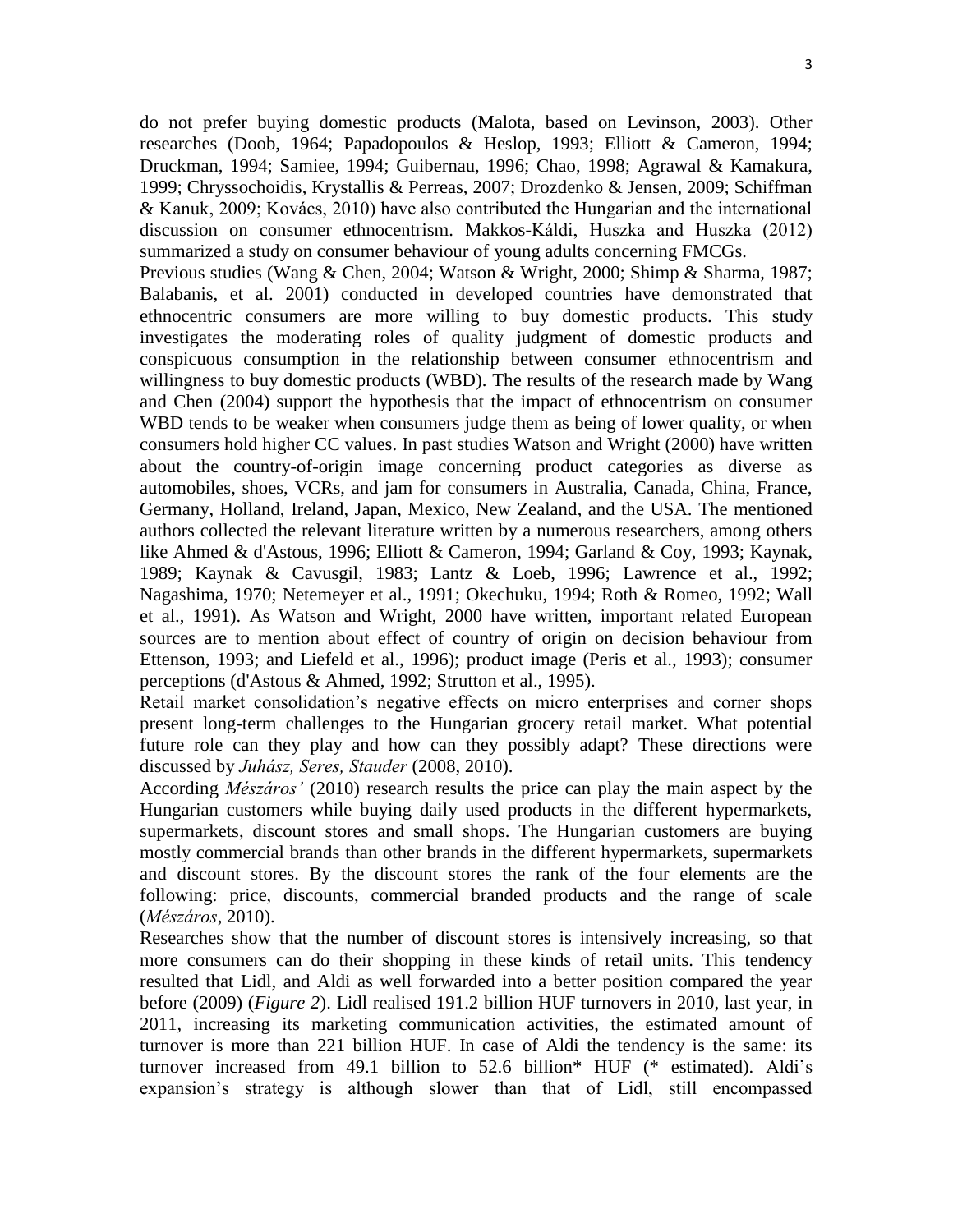internationalization to Europe. Lidl started taking it business outside the European Union only in 2009. According to the literature and business figures Lidl has been entering International markets recently at about twice the speed that Aldi did. However, this strategy might not always be successful.

Figure 3 reflects also the trend how often customers are doing their shopping: consumers go more often to the retail stores than before the financial crises, but they spend less every time. (*Nielsen*, 2011)



*Source*: Gfk Hungária, Consumer Tracking, 2011

According the market researches (*Nielsen*, 2011) the reasons why consumers are more willingly to go to do their shopping in discount stores are as follows:

- positive price-value relation of the products,
- easy parking possibilities,
- relatively low prices in general (with own commercial brands),
- comfortable accessibility,
- and the quick cashier service.

In one sentence: discount stores allow effective purchase on relatively low prices. This is the opinion of the consumers according the literature.

### **CONCEPTUAL METHOD AND HYPOTHESES**

To transact the secondary and primary research the model shown in Figure 1 was used during the research. The paper begins with a review of the relevant literature pertaining to the consumer ethnocentrism and country of origin effect. Two research questions were formulated, and two hypotheses are then proposed. To test the hypotheses besides the univariate statistics cross-table analysis, variance-analysis, Pearson-type correlation and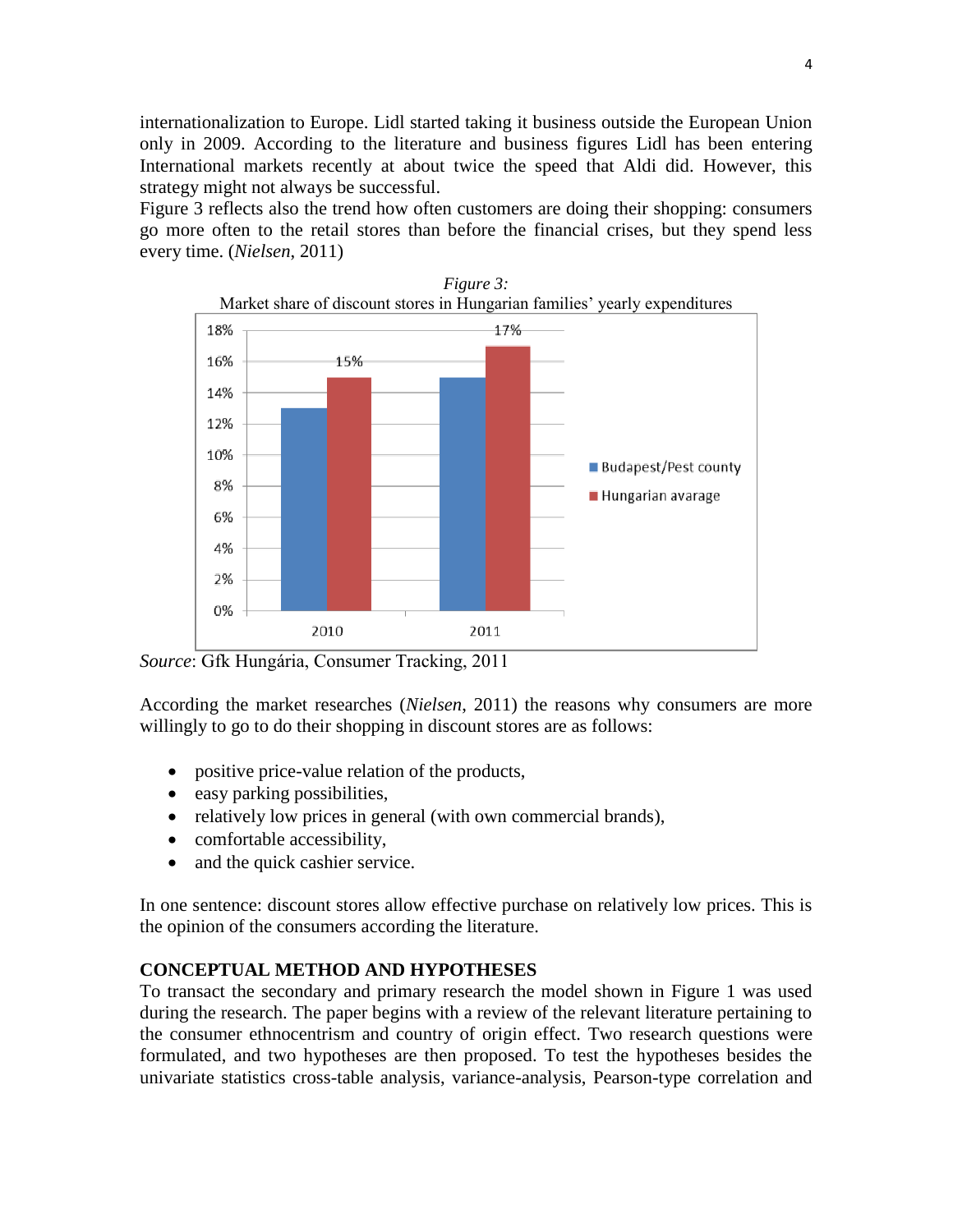factor analysis were used. Following the methodology, the results of the study, and the conclusions were discussed.



Source: Own compilation, 2012

Based on the review of theory the following hypotheses were formulated:

*H1: Among the young consumer ethnocentrism turns up in case of certain products and product groups. This group is the group of FMCGs. If in case of a given product group there is a domestic one, they prefer buying that one.* 

*H2: It is a characteristic of the analysed target group that although they decide mostly based on prices during their buying decisions, the ethnocentric way of thinking can also be observed when choosing a brand.* 

Traditionally the consumers' decision making process approach was examined from a rational perspective. However, this process is not only based on cognitive issues, ethnocentric behaviour can be influenced, especially, in the steps of searching for information and evaluating the alternatives (Figure 2).

> *Figure 2:*  The consumer information processing model



Source: Józsa, L. (2003): Marketing-Reklám-Piackutatás I., Göttinger Kiadó, Veszprém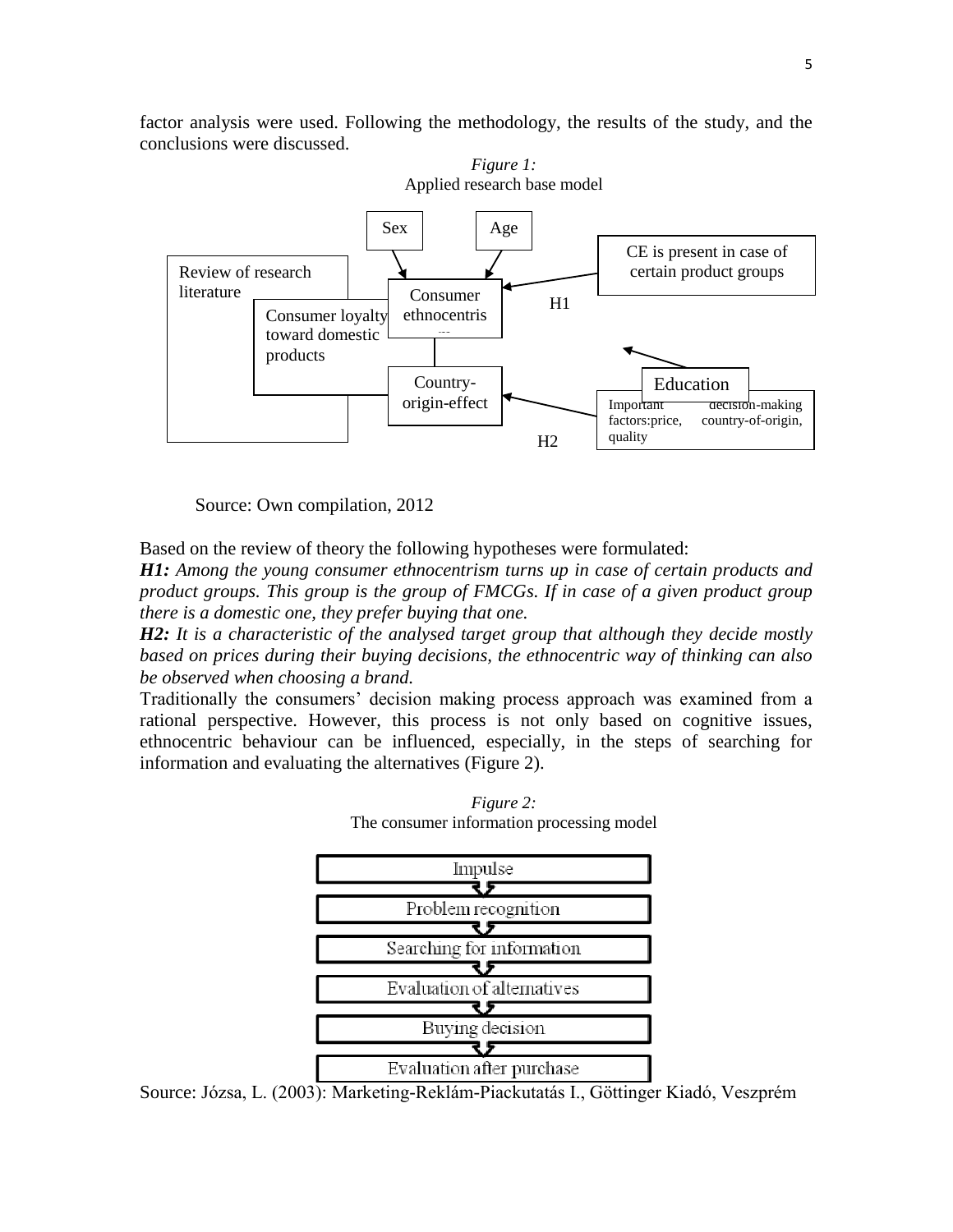### **METHODOLOGICAL APPROACH**

To transact the primer research opinion research and within it the questionnaire survey method (the filling in of self-filling, printed questionnaires) was used the basis of which was the questionnaire used in the survey of Malota (2002).

After having designated the target multitude (students, western part of Hungary), the snow-ball sampling method was applied. The search took place in 2011. After the data cleansing only 189 questionnaires were proved to be suitable for evaluation. The measurement of consumer ethnocentrism was based on the CETSCALE (Consumer Ethnocentric Tendencies Scale) by Shimp and Sharma (1987). The CETSCALE consists of 17 items which measure the tendency of consumers to act consistently towards foreign and domestic products. Such tendencies may precede attitudes, but they are not the equivalent of attitudes, which tend to be object specific (Watson & Wright), 2000.

The sample by gender is the following: 44,4% men, 55.6% women (Table 1), their age are between 20-29 years, . Analysing the aspects taken into account at the moment of buying the respondents evaluated in a 7-point Likert-type scale that how important are the different aspects (country-of-origin, the quality of packaging, the colours of packaging, warranty period, taste, advertisement, recommendations from acquaintances, price and ingredients) for them when buying food products. The data analysis was carried out with the help of SPSS 18.0 statistical software. To test the hypotheses besides the univariate statistics cross-table analysis, variance-analysis, Pearson-type correlation and factor analysis were used.

|       | Dea of respondents |           |         |               |                           |  |  |  |  |  |  |
|-------|--------------------|-----------|---------|---------------|---------------------------|--|--|--|--|--|--|
|       |                    | Frequency | Percent | Valid Percent | <b>Cumulative Percent</b> |  |  |  |  |  |  |
| Valid | male               | 84        | 44.4    | 44.4          | 44.4                      |  |  |  |  |  |  |
|       | female             | 105       | 55.6    | 55.6          | 100.0                     |  |  |  |  |  |  |
|       | Total              | 189       | 100.0   |               |                           |  |  |  |  |  |  |

*Table 1:*  Sex of respondents

Source: Own compilation, 2012

#### **RESULTS**

The respondents had to indicate the following statements as well:  $(1)$ , I can support the domestic industry if I buy Hungarian products."  $(92\%)$ ;  $(2)$ , We don't have to make a distinction between the products based on the country-of-origin." (8%). From these answers it is obvious that most of the respondents have patriot approach. From the Hungarian brands mentioned by them they highlighted spontaneous the "Pöttyös", "Gyulai" and "Csabai" brand names (traditional strong FMCG brands) which they prefer to buy the most willingly from the given product group. The ascertainment compared to the preliminary assumptions can be accepted.

Based on this it can be said that the young consider the country-of-origin as a very important decision-making factor (mean value 4.85) when buying food products (Table 2). This refers to that the ethnocentric way of thinking is present in this age group, but this is not the most important decision-making factor. For them taste, ingredients, warranty period or price are more important. Table 2 shows the relation between the level of education and the opinion on the importance of advertising by food products. Most of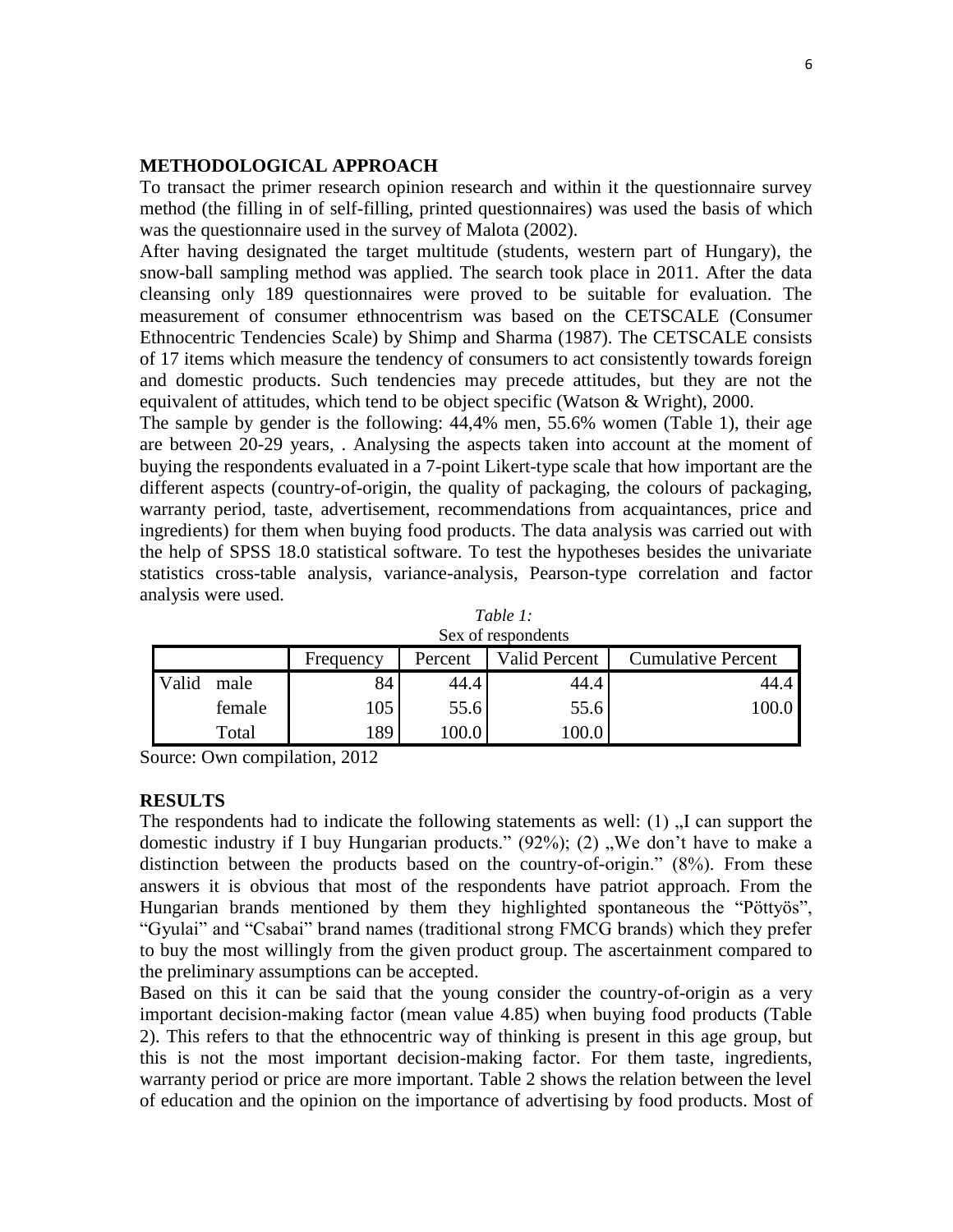the respondents are aware of the presence of Hungarian food brands at the shelves of the groceries, and they mostly do not by Hungarian products just because it has been advertised in one of the media channels.

| $\cdots$ $\cdots$<br>of the evaluation of ought, accident maning aspects |                                          |                                      |                                             |                    |                 |                  |                                              |       |             |  |
|--------------------------------------------------------------------------|------------------------------------------|--------------------------------------|---------------------------------------------|--------------------|-----------------|------------------|----------------------------------------------|-------|-------------|--|
|                                                                          | $\frac{1}{\sqrt{2}}$<br>origin<br>Ē<br>Ō | ð<br>ρО<br>qualit<br>packagin<br>the | $\sigma$<br>kaging<br>colors<br>pacl<br>thе | warranty<br>period | tastes          | vertisments<br>ಇ | acquaintances<br>from<br>recommen<br>dations | price | ingredients |  |
| <b>Mean</b>                                                              | 4.85                                     | 4.55                                 | 2.84                                        | 5.92               | 6.71            | 3.44             | 4.66                                         | 5.55  | 5.44        |  |
| <b>Modus</b>                                                             | 6                                        | 5                                    | っ                                           | <sub>0</sub>       | −               | 3                | ر                                            | 6     | 6           |  |
| <b>Median</b>                                                            |                                          | 5                                    | $\mathbf{\Omega}$                           | 6                  | $\mathbf{\tau}$ | 3                | 5                                            |       | 4           |  |
| <b>Dispersion</b>                                                        | 1.89                                     | 1.15                                 | 0.94                                        | .56                | 0.21            | 2.12             | 1.94                                         | 1.45  | 1.52        |  |

| Table 2:                                                        |
|-----------------------------------------------------------------|
| The summary of the evaluation of buying decision-making aspects |

Source: Own compilation, 2012

Table 3 shows that more than 52 % of the answerers' opinion is that only the advertising of products itself will not motivate them to purchase the domestic products. The results apply in the Hungarian situation, according to the literature as well.

*Table 3:*  The relation between the educational level and the opinion about importance of advertising

|                  | How important is the impact of advertising on decision-<br>making process in case of FMCGs? |                                     |    |                                                                     |    |  |    |  |  |  |  |  |
|------------------|---------------------------------------------------------------------------------------------|-------------------------------------|----|---------------------------------------------------------------------|----|--|----|--|--|--|--|--|
|                  | not at                                                                                      | rather not<br>rather<br>not<br>very |    |                                                                     |    |  |    |  |  |  |  |  |
|                  | all                                                                                         |                                     |    | important   important   indifferent   important   important   Total |    |  |    |  |  |  |  |  |
| university       |                                                                                             |                                     |    |                                                                     |    |  |    |  |  |  |  |  |
| high school      | 14                                                                                          |                                     | 28 |                                                                     | 14 |  | 63 |  |  |  |  |  |
| secondary        |                                                                                             | 14                                  | 42 | 14                                                                  | 21 |  | 98 |  |  |  |  |  |
| leaving exam     |                                                                                             |                                     |    |                                                                     |    |  |    |  |  |  |  |  |
| technical school |                                                                                             |                                     |    |                                                                     |    |  |    |  |  |  |  |  |
| Total            |                                                                                             | 21                                  |    |                                                                     | 49 |  | 89 |  |  |  |  |  |

Source: Own compilation, 2012

The Pearson Chi-Square test  $(\chi^2)$  shows the relationship between the educational level and the opinion about advertising as a CE influencing factor. The  $\chi^2$  value was 118.057, by 15 degree of freedom with a zero signification (Table 4). *Table 4:* 

| <b>Statistical Tests</b> |         |    |                            |  |  |  |  |  |
|--------------------------|---------|----|----------------------------|--|--|--|--|--|
|                          | Value   | df | Asymp. Sig.<br>$(2-sided)$ |  |  |  |  |  |
| Pearson Chi-Square       | 118.057 | 15 | 0.000                      |  |  |  |  |  |
| Likelihood Ratio         | 106.007 | 15 | 0.000                      |  |  |  |  |  |
| Linear-by-Linear         | 2.524   |    | 0.112                      |  |  |  |  |  |
| Association              |         |    |                            |  |  |  |  |  |
| N of Valid Cases         | 189     |    |                            |  |  |  |  |  |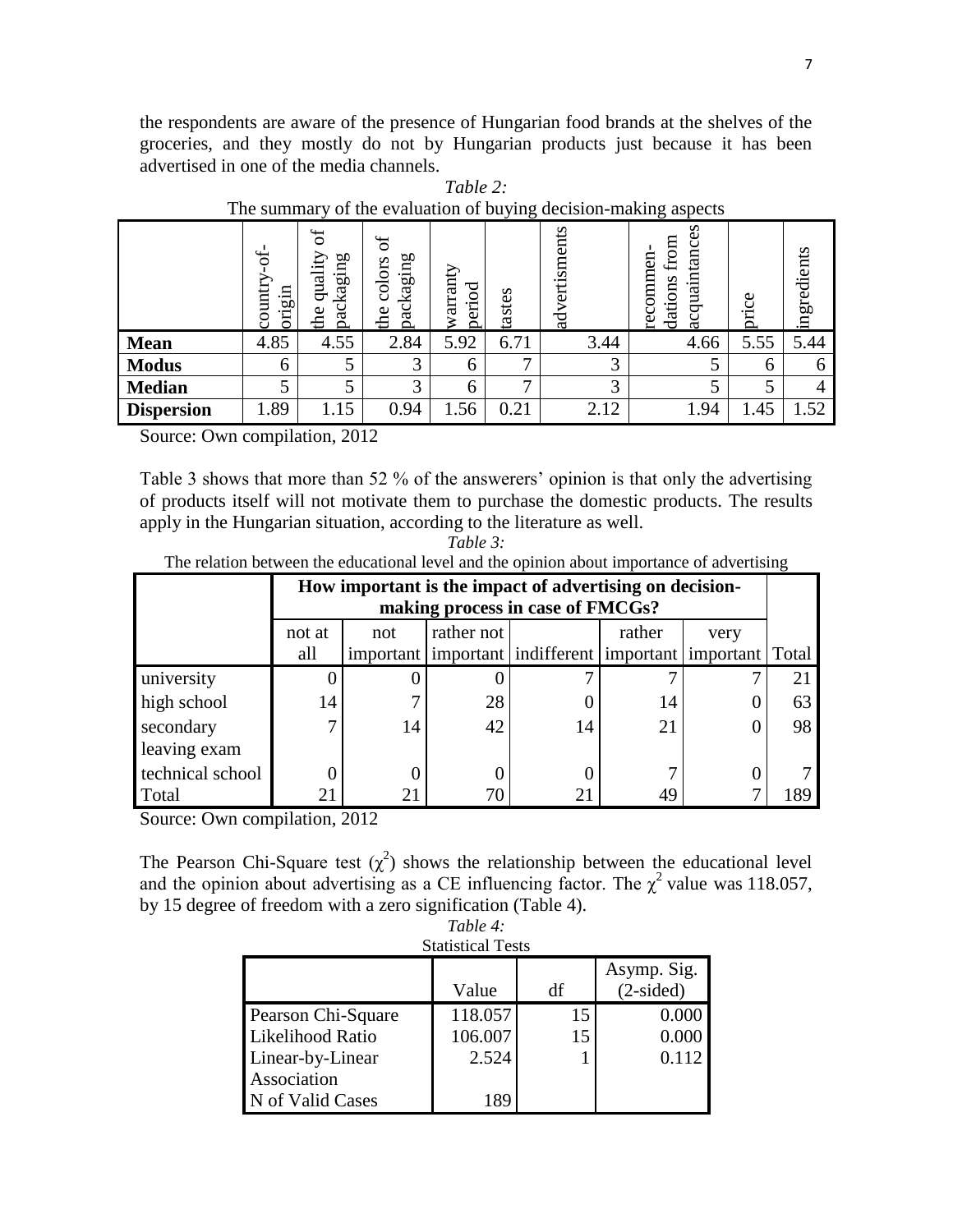#### Source: Own compilation, 2012

Table 5 shows the opinion of respondents about price level while making buying decisions. Most of the answerers take the price level into consideration before deciding about the purchase in case of FMCGs. The Pearson Chi-Square test  $(\chi^2)$  in this case was 241.333 by 15 degree of freedom with a zero signification.

|                           |           | How important is the impact of price level on decision-<br>making process in case of FMCGs? |                                                                     |        |    |      |     |  |  |  |  |
|---------------------------|-----------|---------------------------------------------------------------------------------------------|---------------------------------------------------------------------|--------|----|------|-----|--|--|--|--|
|                           | not<br>at | rather not                                                                                  |                                                                     | rather |    | very |     |  |  |  |  |
|                           | all       |                                                                                             | important   indifferent   important   important   important   Total |        |    |      |     |  |  |  |  |
| university                |           |                                                                                             |                                                                     |        | 14 |      | 21  |  |  |  |  |
| high school               |           |                                                                                             |                                                                     | 14     | 21 | 21   | 63  |  |  |  |  |
| secondary<br>leaving exam |           |                                                                                             |                                                                     | 49     | 28 | 14   | 98  |  |  |  |  |
| technical school          |           |                                                                                             |                                                                     |        |    |      |     |  |  |  |  |
| Total                     |           |                                                                                             |                                                                     | 63     | 63 |      | 189 |  |  |  |  |

|  |  | Table 5: |                                                                                               |  |  |
|--|--|----------|-----------------------------------------------------------------------------------------------|--|--|
|  |  |          | How important the price is in case of $FMCGs$ ? – Crosstabulation with the level of education |  |  |

Source: Own compilation, 2012

Table 6 shows the results of the following attitude statement: 'I am not willing to buy Hungarian product. This plays a controlling role in the survey. More than 85% of the respondents absolutely disagree with the statement. The Pearson Chi-Square test  $(\chi^2)$  in this case was 19.130 by 6 degree of freedom with a 0.004 signification.

| $\ldots$ |                   |              |                                            |             |         |              |       |  |  |  |  |
|----------|-------------------|--------------|--------------------------------------------|-------------|---------|--------------|-------|--|--|--|--|
|          |                   |              | I am not willing to buy Hungarian product. |             |         |              |       |  |  |  |  |
|          |                   | I absolutely |                                            | indifferent | I agree | I absolutely |       |  |  |  |  |
|          |                   | disagree     | disagree                                   |             |         | agree        | Total |  |  |  |  |
|          | university        | 14           |                                            |             |         |              |       |  |  |  |  |
|          | high school       | 56           | ⇁                                          | U           |         |              | 63    |  |  |  |  |
|          | secondary leaving | 84           | ⇁                                          | 7           |         |              | 98    |  |  |  |  |
|          | exam              |              |                                            |             |         |              |       |  |  |  |  |
|          | technical school  |              |                                            | I)          |         |              |       |  |  |  |  |
| Total    |                   | 161          | 21                                         |             |         |              | 189   |  |  |  |  |

*Table 6:* 'I am not willing to buy Hungarian product'

Source: Own compilation, 2012

A variance-analysis was carried out based on the sex and the response to the following question: "To what extent the product's country-of-origin affects your buying decision?". Within the ANOVA-table the sum of squares between groups was 5.574, the F-value was 5.048, the sum of squares within groups was 34.227, and the Levene-test (Test of Homogenity of Variance) was 11.456, and the Chi-Square was 22.547.

The value of Eta is 0.238, its square is  $(\eta^2)$  0.057  $\rightarrow$  5.7%. This means that the sex hardly affects the taking into account of the product's country-of-origin whey buying a product.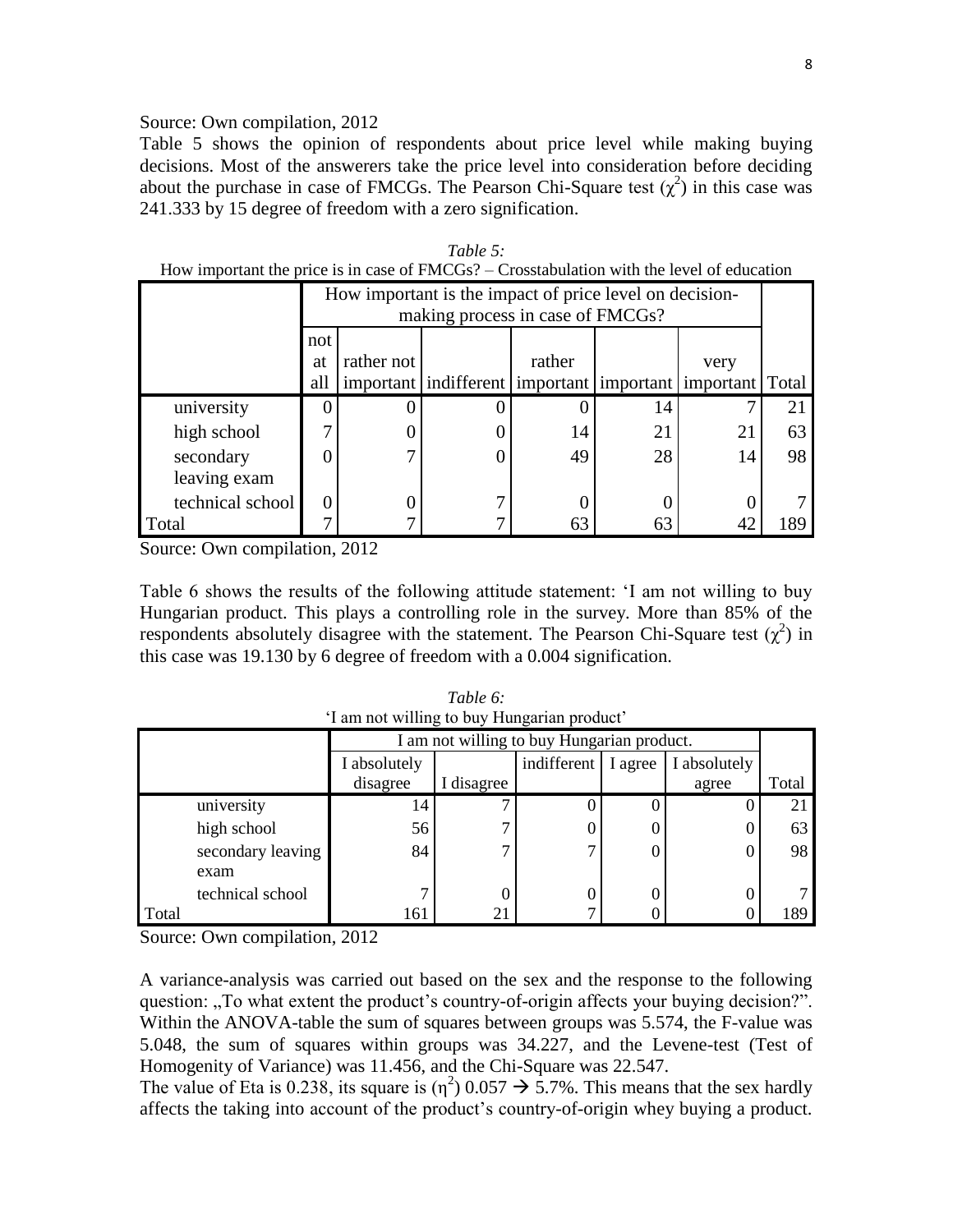During the significance analysis carried out to test the reliability of the analysis the zero hypotheses is the following: *H0: In the multitude the category means are equal.* 

The value of F is 4.40 (the degrees of freedom are 5 and 155), which is higher than the calculated (2.915) value, in the SPSS ANOVA table the likelihood is also lower than 0.05 (Sig.=0.000), that's why the zero hypothesis according to which the category means are equal cannot be approved. Interpreting the results it can be said that the sex category determines the taking into account of the country-of-origin when buying a product.

Those respondents who think that Hungarian products are good are proud of being Hungarians (Pearson-type correlation coefficient=0.280). In this case the relation is positive and has a weaker intensity than the medium. Those who think that the Hungarian flag is the most beautiful in the world are more willing to buy products which packaging is red, white and green in colours (Pearson-type correlation coefficient=0.119). The relation in this case is also positive and has a weaker intensity than the medium.

In case of the buying aspects of food products during the factor-analysis 9 aspects that determine the choice of the consumer during the buying were analysed. The aim was to define greater aspects that affect the consumer decision. The Kaiser-Meyer-Olkin (KMOindicator) indicator which shows the pertinence and the applicability of the factoranalysis is close to the margin value as it is 0.587 and the Approx. Chi-square is 463.151. After the rotation of the factor matrix 4 factors were segregated: (1) *..conditions*" *(country-of-origin, the quality of the packaging, taste), (2) <i>design* the colours of the packaging, the advertisement of the product), (3) *"healthiness*" (warranty period, ingredients), (4) *, other evaluating factors* " *(information from acquaintances, price)*.

### **DISCUSSION, CONCLUSIONS, AND LIMITATION**

In addition to the ascertainment of earlier published research literature the authors of the present paper think that not only the family and the friends as reference groups have influence on the buying decision-making of consumers. Based on the obtained results the followings can be said regarding the hypotheses drawn up at the beginning of the survey:

**P1:** *Among the young consumer ethnocentrism turns up but it can only be interpreted in case of food products. Based on this the first hypothesis can be partly accepted.*

**P2:** *It is a characteristic of the analysed target group that although they decide mostly based on prices, the ethnocentric way of thinking can also be observed when choosing a brand. (From the Hungarian brands mentioned by them they highlighted the Pöttyös (traditional Hungarian sweet dairy product), Gyulai and Csabai brand (both are traditional Hungarian sausage products) names which they prefer to buy the most willingly from the given product group. The ascertainment compared to the preliminary assumptions can be accepted.* 

During the analysis more assumptions were used, that's why the following limitations of the research have to be emphasized:

The research has resulted generalizable findings at regional level. The respondents of the sample were chosen from the West-Transdanubian region (Western part of Hungary). The sample's numbers of elements and the applied sampling method don't allow the survey to be representative. It can be mentioned among the possible future directions of the research that the present survey serves to be the basis for a greater international research. The findings obtained now significantly influence the focus point of the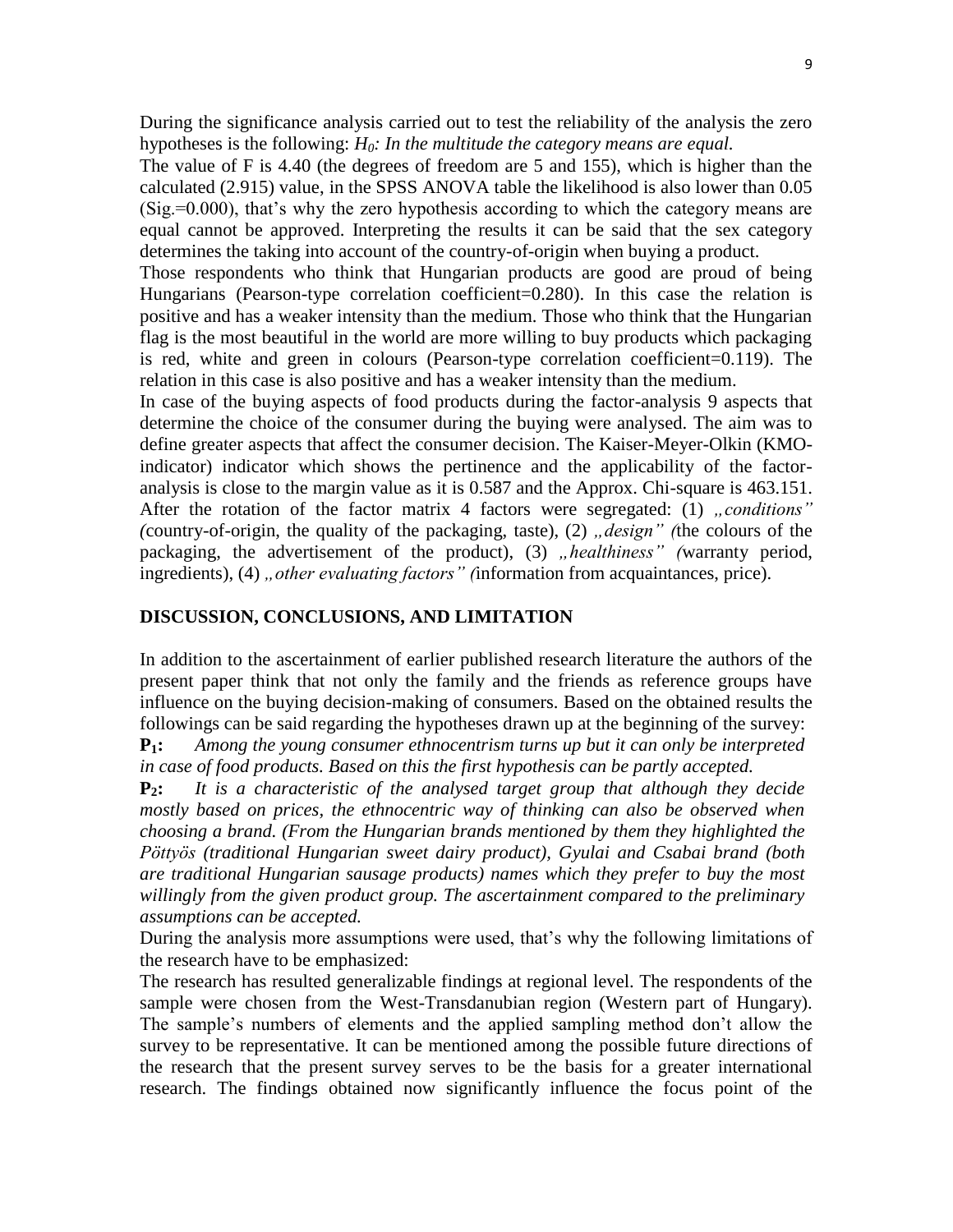upcoming research. The CETSCALE used during the research was appropriate for the examined target group. Due to length barriers the study only concentrates the show the main results of the research.

# **MANAGERIAL IMPLICATIONS**

These findings have several implications for domestic manufacturers concerning the influence of consumer ethnocentrism attitude in the decision-making process of consumers (using trademarks, national brands, strong national brand management). One solution that may overcome ethnocentrism biases is to assemble or conduct some of the manufacturing process in the country of sales. Joining Watson's and Wright's opinion (2000), depending on local content regulations, this may allow the labelling of the foreign product to mention this domestic link, something that is likely to improve product evaluations, particularly among ethnocentric consumers. Further options include localisation of the brand name (Han & Terpstra, 1988), possibly by adopting the brand names of channel members further down the value chain (Andaleeb, 1995).

#### **REFERENCES**

(1) Agárdi, I., Bauer, A. 2007: Kiskereskedelmi stratégiai szövetségek hatása. (The impact of strategic partnerships on the retail market) Vezetéstudomány, 38(1): 25-34.

(2) Agrawal, J., Kamakura, A. W. 1999. Country of origin: A competitive advantage? *International Journal of Research in Marketing*, 16 (1), 255-267.

(3) Balabanis, G., Diamantopoulos, A., Dentiste Mueller, R., Melewar, T.C., 2001. The Impact of Nationalism, Patriotism and Internationalism on Consumer Ethnocentric Tendencies. *Journal of International Business Studies* (32) 1.157-175.

(4) Chao, P. 1998. Impact of Country-of-Origin Dimensions on Product Quality and Design Quality Perceptions. *Journal of Business Research*, 42 (1), 1-6.

(5) Cortjens, J., Cortjens. M. 1995. Store Wars – The Battle for Mindspace and Shelfspace,

(6) Chryssochoidis, G.; Krystallis, A., Perreas, P. 2007. Ethnocentric beliefs and country-of-origin (COO) effect – Impact of country, product and product attributes on Greek consumers' evaluation of food products. *European Journal of Marketing*, 41, 1518-1544.

(7) Doob, L. W. 1964. *Patriotism and Nationalism, Their Psychological Foundations*. New Haven and London: Yale University Press. Dobson, P. W. (2002): Retailer Buyer Power in European Markets. Lessons from Grocery Supply. University Research Series Paper 2002:2, Business School, Loughborough

(8) Drozdenko, R., Jensen, M. 2009. Translating country-of-origin effects into prices. *Journal of Product & Brand Management*, 18 (5), 371-378.

(9) Druckman, D. 1994. Nationalism, Patriotism, and Group Loyalty: A Social Psychological Perspective. *Mershon International Studies Review*, 38 (1), 43-68.

(10) Elliott, G. R., Cameron, R. C. 1994. Consumer Perception of Product Quality and the Countryof-Origin Effect. *Journal of International Marketing*, 2 (2), 49-62.

(11) Fertő, I., Forgács, Cs., Juhász, A., Kürthy, Gy. (2004): Regoverning markets, Country Study: Hungary http://www.regoverningmarkets.org/regions/c\_and\_e\_europe/studies.html

(12) Gábor, J., Stauder, M. 1999: A kereskedelmi láncok és az élelmiszertermelők kapcsolatának változásai, Agrárgazdasági Tanulmányok 1999/1. szám, Budapest, Agrárgazdasági Kutató és Informatikai Intézet

(13) Gábor, J., Stauder, M. 2002: Az agrártermékek kereskedelmének új irányzatai, különös tekintettel az elektronikus kereskedelemre, Agrárgazdasági Tanulmányok 2002/2. szám, Budapest, Agrárgazdasági Kutató és Informatikai Intézet GfK (2004): Hol a kereskedelmi márkák növekedésének határa, Sajtószolgálat augusztus 27., Budapest, GfK Hungária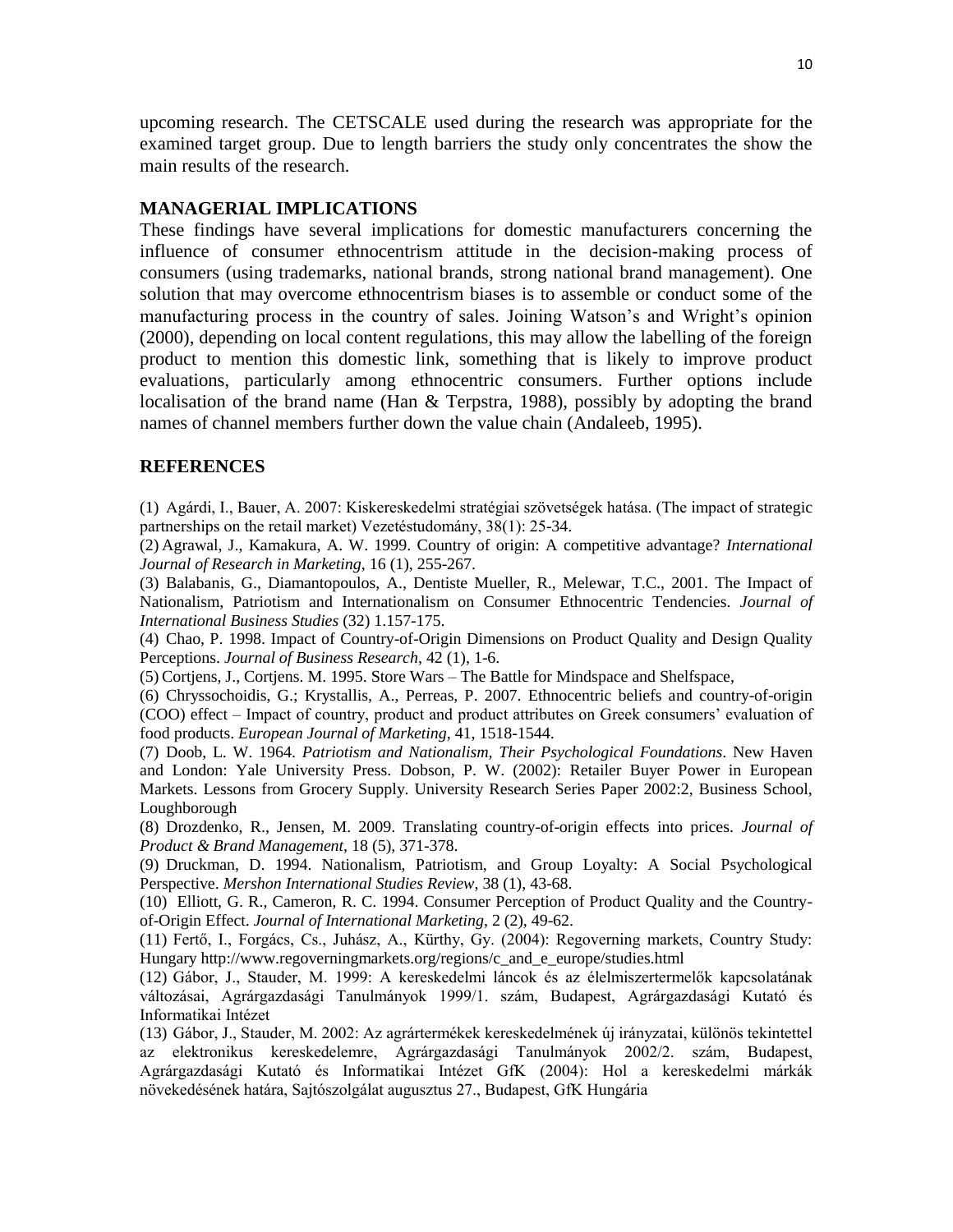(14) Guibernau, M. 1996. *Nationalisms* (The Nation-State and Nationalism in the Twentieth Century). Cambridge: MA. Polity Press.

(15) Han, C. M., 1990. Testing the Role of Country Image in Consumer Choice Behavior. *European Journal of Marketing* (24) 6. 24-40.

(16) Józsa, L., 2003. *Marketing-Reklám-Piackutatás I*. (Marketing-Advertisment-Market Research I.), Göttinger Kiadó, Veszprém

(17) Juhász, A. (ed.) 2005: Piaci erőviszonyok alakulása a belföldi élelmiszerpiac szereplői között. Agrárgazdasági Tanulmányok 2005/3. szám, Budapest, Agrárgazdasági Kutató Intézet

(18) Juhász, A., Stauder, M. 2010: Concentration in Hungarian Food Retailing and Supplier-Retailer Relationships. International Association of Agricultural Economists Conference

(19) Konczosné, Sz. M., 2009. Hallgató igények és fogyasztói trendek a globális felsőoktatási piacon (Students' Demands and Consumer Trends on the Global Higher Education Market). In: Beszteri, B. (ed.) Ifjúsági jövőképek és életstratégiák globalizálódott korunkban (Pictures about the Future and Life Strategies among the Youth in the Globalized Age) Kodolányi János Főiskola és MTA VTB: Komárom, 64-71.

(20) John Wiley & Sons, Chichester Narayanan, S., Gulati, A.. (2002): Globalization and the Smallholders: A Review of Issues, Approaches, and Implications, Market and Structural Studies Division, IFPRI, Washington, Rural Development Department, The World Bank, Washington

(21) Kotler, P., Keller, K. L., 2006. *Marketing menedzsment* (Marketing Management). Akadémiai Kiadó, Budapest.

(22) Kovács, Á. L. 2010. A hazai dicsérete. *Figyelő*, 53 (44), 38-43.

(23) Lehota, J. 2001. *Élelmiszergazdasági marketing*. Bp. Műszaki Könyvkiadó.

(24) Makkos-Káldi, J, Józsa, L, Németh, Sz, 2011: Is 'domestic' better to buy? - Study on consumer ethnocentrism among students. *ANZMAC2011 Conference*, E. C. University

(25) Makkos-Káldi, J., Huszka, J., Huszka, P., 2012: Empirical analysis of purchase activity of a Hungarian food retailer chain. Global business, marketing and tourism conference 2012: MAG Scholar: Proceedings: Retracing the silkroad. Győr: Széchenyi István Egyetem, 2012. (ISBN:978 0 473 21245 2)

(26) Malota, E., 2003a. *Fogyasztói Etnocentrizmus* – A sztereotípiák, az etnocentrizmus és az országeredet imázs hatása a hazai és a külföldi termékek megítélésére (Consumer Ethnocentrism – The stereotypes, the effect of ethnocentrism, and country-of-origin image on domestic and foreign products' perception. BKÁE Ph.D. dissertation. Budapest.

(27) Malota, E., 2003b. A fogyasztói etnocentrizmus (Consumer Ethnocentrism). In Hunyady, Gy., Székely, M., (Eds.) *Gazdaságpszichológia* (Business Psychology). Osiris Kiadó, Budapest. 297-303.

(28) Malota, E. 2005. Országeredet imázs II. *Marketing és Menedzsment*, 39, 122-129.

(29) Mészáros, K. (2007): A magyarországi élelmiszer-kiskereskedelmi egységek által alkalmazott kiskereskedelmi stratégiák és a potenciális fogyasztók elvárásai

(30) Nagashima, A. 1970. A Comparison of Japanese and U.S. Attitudes Toward Foreign Products. *Journal of Marketing*, 34 (1), 68-74.

(31) Németh, Sz. 2010. A fogyasztói etnocentrizmus. *Conference Proceedings of Conference of Marketing Professors*. Budapest. 2010.

(32) Nótári, M. 2008. *A kertészeti– és élelmiszeripari hungarikum termékek primer vizsgálata, különös tekintettel a Dél-alföldi Régióra*: Budapesti Corvinus Egyetem.

(33) Papadopoulos, N., Heslop, L. 1993. Pro*duct-Country Images: Impact and Role in International Marketing*. NY-Binghamton: Int. Business Press.

(34) Papp-Váry, Á. F. 2004. Országok márkái, márkák országai – Az országeredet-hatás elmélete és gyakorlata. In Czagány L., Garai L. (Eds.), *A szociális identitás, az információ és a piac* (pp. 297- 315). Szeged: SZTE - JATEPress.

(35) Popovics, A. 2009. *A földrajzi helyhez kapcsolódó és a hagyományos magyar termékek lehetséges szerepe az élelmiszerfogyasztói magatartásban*, Gödöllő: SzIE

(36) Samiee, S. 1994. Customer Evaluation of Products in a Global Market. *Journal of International Business Studies*, 25 (3), 579–640.

(37) Schiffman, L. G., Kanuk, L. L. 2009. *Consumer behavior*. Pearson Practice Hall.